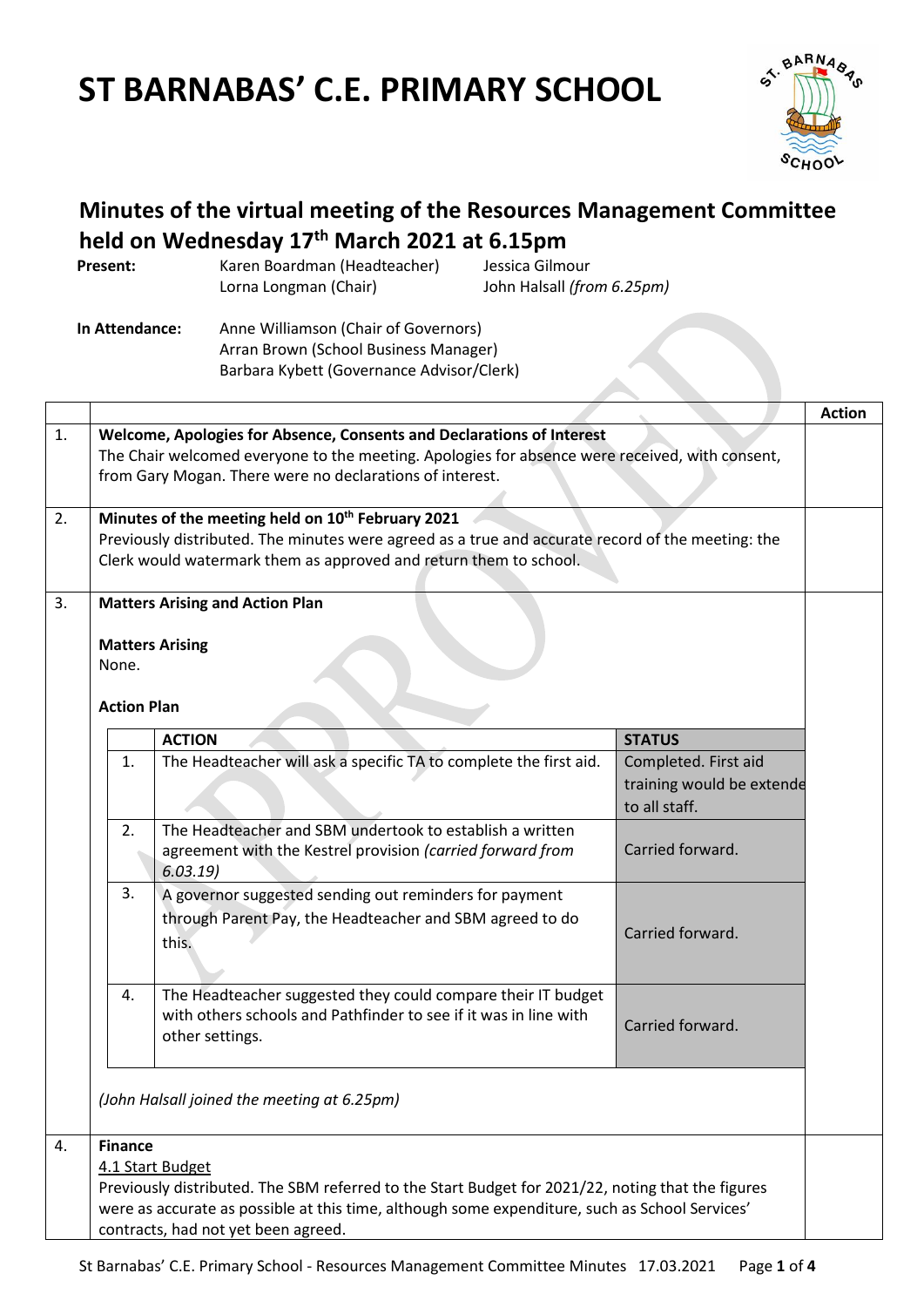The Headteacher added that the budget figures assumed no changes to current staffing.

The SBM highlighted the following:

- the school would receive £834k income from the LA; this included an amount to cover increases in teachers' pay and pensions which was no longer paid separately
- income had fallen from last year due to the drop in pupil numbers
- there was also a significant decrease in Infant Class Size funding; the SBM explained how this was calculated and why the school would lose out next year
- the figure for Pupil Premium had been calculated from the census taken in October 2020; there was a discussion on whether all eligible pupils had been included in the census but the SBM explained that the amount of Pupil Premium was unlikely to increase even if more eligible pupils were identified
- lettings income had been reduced due to COVID-19 related school closure
- the income and expenditure relating to the Headteacher's planned sickness absence had been revised in the budget, as the insurance would not cover the full cost of her absence
- any income received for school visits would be matched by expenditure
- the amount in the budget for donations was the same as last year
- COVID catch up funding, based on pupil numbers, had been included as income but would be matched by equivalent spending; the school would need to account for this funding
- the PE grant would be received next year and the deadline for the use of this year's grant had been extended to July
- the Universal Infant Free School Meal payment was based on census data from two different dates; it was noted that the numbers taking school meals had been on the low side on the last census date and the Headteacher observed that this had been an issue in a number of schools.

The SBM reported that he had budgeted for total income of £944k for 2021/22. Predicted revenue expenditure of just over £1m assumed that there would be no changes in school. The SBM highlighted that, due to the public sector pay freeze, there had been no pay increase for staff included in the budget. An in-year deficit of £58k was forecast; the increase in the deficit from the previous forecast was mainly due to the costs to be incurred through the Headteacher's sickness absence.

#### 4.2 Period 10

Moving to the previously distributed monitoring report, the SBM clarified that that this included all spending up to and including Period 10 in the current financial year. At this stage, he was forecasting an outturn of £32k which would result in a cumulative surplus of £8.4k although the position might improve if not all budgets were spent. The SBM added that the outturn would not be affected by any committed reserves.

In response to a question, the SBM confirmed that next year's budget was predicated on 130 pupils.

Governors had no further questions and thanked the SBM for his budget report.

*The following discussion is recorded as a confidential minute.* 

The Headteacher provided a brief update on the cover now in place for a teacher due to start maternity leave after Easter, but who could not attend school due to COVID-19 guidance. The Headteacher advised that the cover teacher was proving to be a very successful appointment.

The Chair of Governors asked if there was any financial support available to cover the costs of COVID-19. The Headteacher responded that the school could apply for some support for costs incurred in the autumn term and hoped also to do so for the Spring term. The SBM provided further details about the claiming process.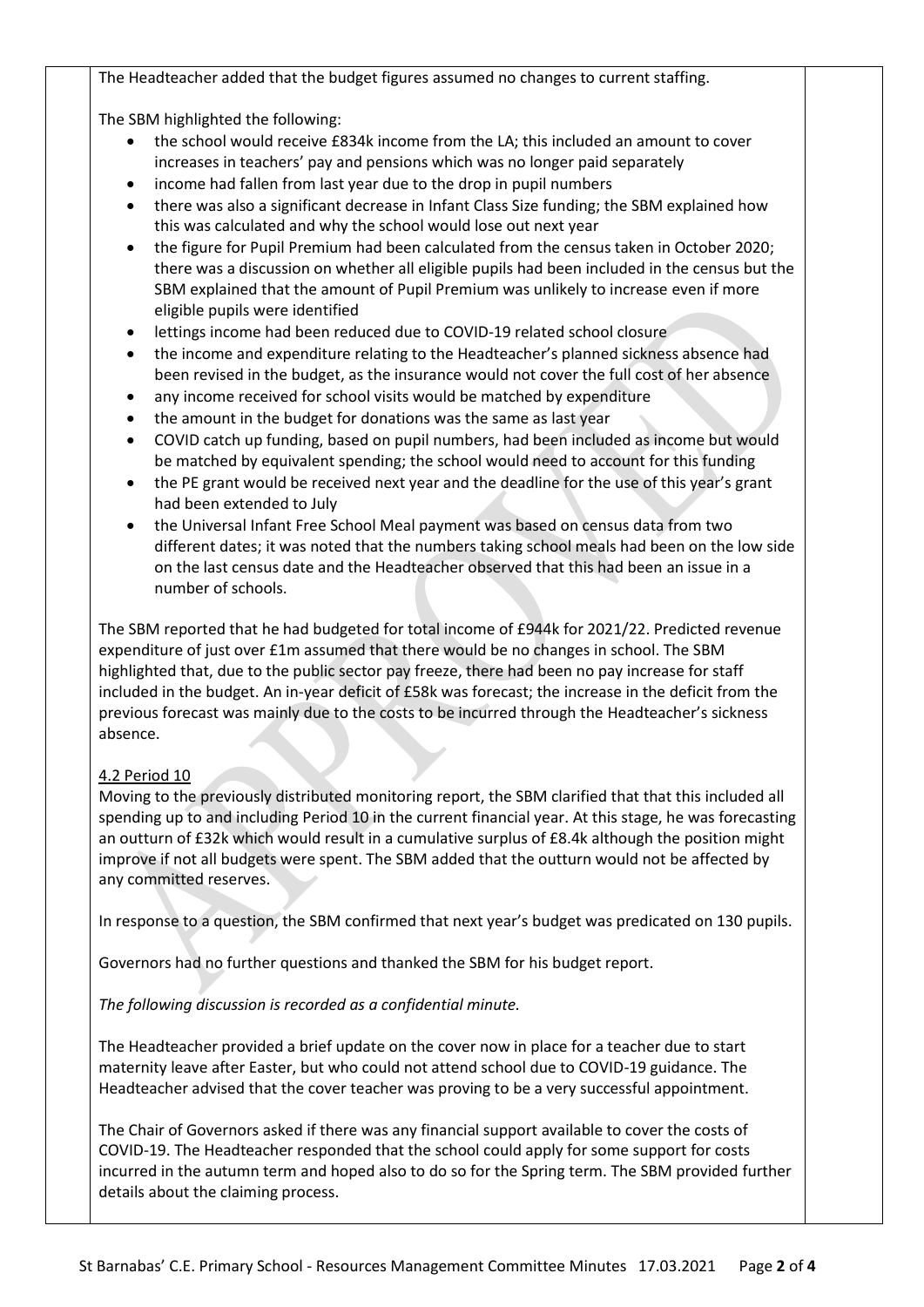| 5. | <b>Risk Register</b><br>Previously distributed. The Headteacher advised that there had been no changes to the risk register<br>but highlighted a number of areas which had begun to be addressed, including:<br>the impact of COVID-19 on the budget<br>the decline in pupil numbers - the Headteacher reported that actions had been taken to<br>$\bullet$<br>promote the school and she would be looking to develop the school's communication<br>strategy, beginning with the Ofsted survey which she hoped to send to parents before<br>Easter<br>outcomes at end of Year 2 - the Headteacher reminded governors of the disruption his year<br>$\bullet$<br>group had experienced in the autumn term and higlighted that the supply cover now in<br>place was working very well<br>extra capacity in leadership - the school was being supported through YSAB which was<br>working well and enabling leaders in the school to be developed<br>Leadership capacity - this had been reduced due to the impact of COVID-19 but external<br>support had filled the gaps. |                            |
|----|--------------------------------------------------------------------------------------------------------------------------------------------------------------------------------------------------------------------------------------------------------------------------------------------------------------------------------------------------------------------------------------------------------------------------------------------------------------------------------------------------------------------------------------------------------------------------------------------------------------------------------------------------------------------------------------------------------------------------------------------------------------------------------------------------------------------------------------------------------------------------------------------------------------------------------------------------------------------------------------------------------------------------------------------------------------------------|----------------------------|
|    | Governors discussed the format and use of the risk register. It was noted that the actions taken to<br>mitigate risks should be recorded in some way, or the register should be RAG rated, as evidence that<br>the school was addressing the risks. The Chair commented that, as the risk register was a working<br>document, senior leaders should also be adding new risks if appropriate. The Headteacher advised<br>that the new format of the SEF contained a risk register and that this would be tabled for the next<br>FGB meeting. This would then provide a stimulus for governors to discuss, and decide on, the most<br>effective format.                                                                                                                                                                                                                                                                                                                                                                                                                    | HТ<br><b>FGB</b><br>Agenda |
| 6. | <b>Any Other Business</b><br>The Chair thanked the Headteacher and Chair of Governors for all their updates and<br>correspondence.<br>The Chair of Governors commented that events were moving rapidly; she was therefore aiming to<br>keep governors involved as much as possible. She advised that she and the Headteacher were due<br>to meet with the LA the next day and it would be important to evidence governors' awareness of<br>the situation in the school and their ongoing preparation for an Ofsted inspection. This would be<br>discussed further at the FGB meeting.                                                                                                                                                                                                                                                                                                                                                                                                                                                                                    | FGB<br>Agenda              |
| 7. | Date and time of next meeting:<br>Wednesday 21st April 2021 at 6.15pm.                                                                                                                                                                                                                                                                                                                                                                                                                                                                                                                                                                                                                                                                                                                                                                                                                                                                                                                                                                                                   |                            |

The meeting closed at 7.45pm

**APPROVED 21/04/2021**

Lorna Longman (Chair) Date

#### **ST BARNABAS' C.E. PRIMARY SCHOOL**

### **Action Plan following the Meeting of the Resources Management Committee held on 17th March 2021**

|    | <b>Action</b>                                                                                                            | Item | Person   | Date           |
|----|--------------------------------------------------------------------------------------------------------------------------|------|----------|----------------|
|    | The Headteacher and SBM undertook to establish a written agreement                                                       |      | Head/SBM | Summer         |
|    | with the Kestrel provision                                                                                               |      |          | term           |
| 2. | A governor suggested sending out reminders for payment through Parent<br>Pay, the Headteacher and SBM agreed to do this. |      | Head/SBM | Summer<br>term |